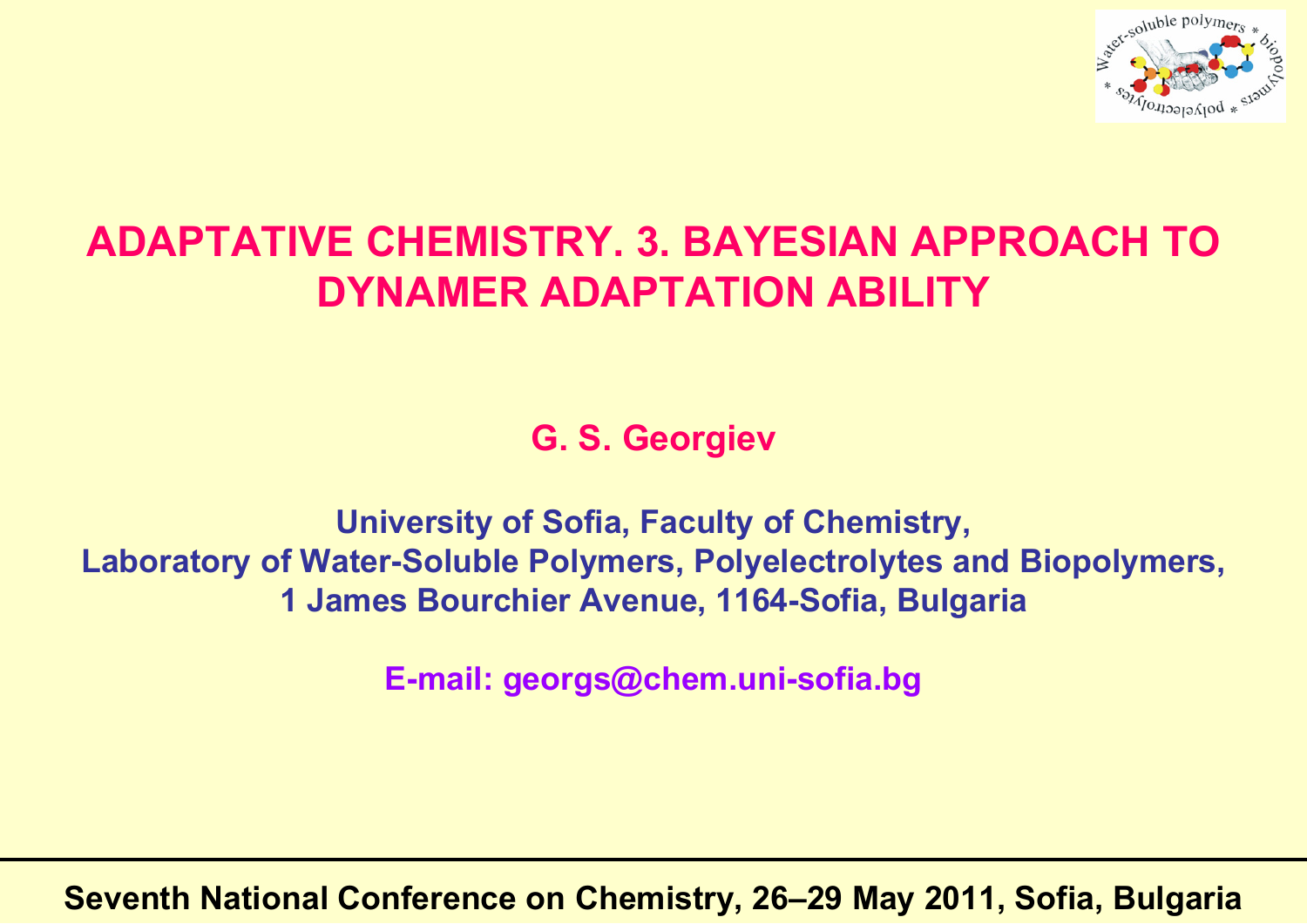

### **REPORT CONTENTS**

- **1. TWO TYPES ADAPTATION ABILITIES: CONSTITUENT'S AND DYNAMER'S ONES.**
- **2. BAYESIAN APPROACH AND CONDITIONAL PROBABILITIES FOR THE INTERCONSTITUTIONAL JUNCTIONS THROUGH FREE AND OCCUPIED IN THE INTRACONSTITUENT JUNCTIONS CONSTITUENT ACTIVE CENTERS.**
- **3. RELATIONSHIPS BETWEEN BAYESIAN PROBABILITIES AND ADAPTATION ABILITIES.**
- **4. CRITICAL DYNAMER STATE AND BYESIAN CHARACTERISTICS.**
- **5. CONCLUSIONS**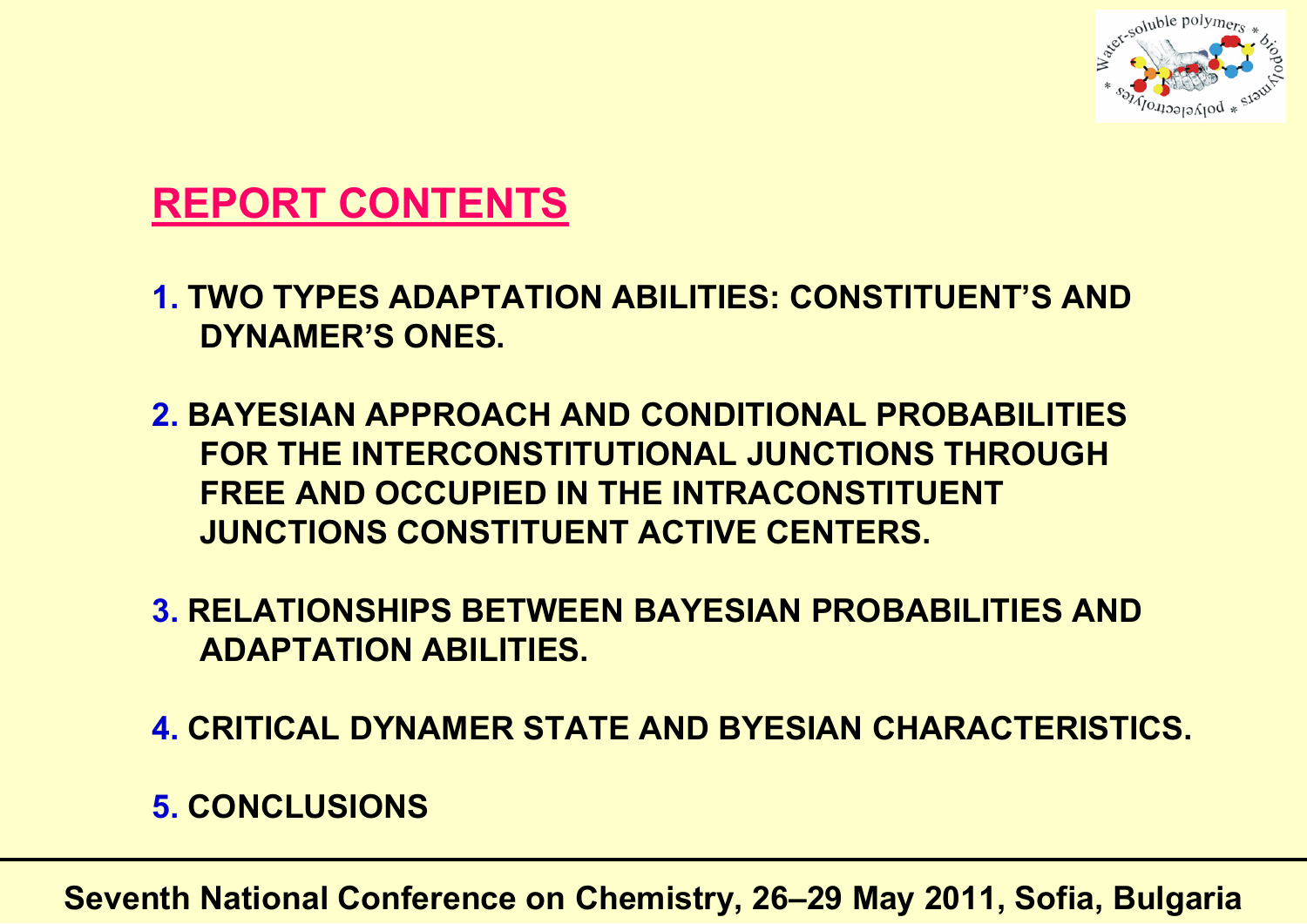

### **1. TWO TYPES OF ADAPTATION ABILITIES (AA): CONSTITUENT'S AND DYNAMER'S ONES**



 $A_i = N_{i,r} / N_i$  (1) **where Ai is the constitutional AA, Ni is the total number of the constituonal active centres, and Nir is the number of the constituonal active centres occupied in the interconstituent bonds.**

$$
A_{ij} = (N_{i,r} + N_{j,r}) / (N_i + N_j),
$$
 (2)

**where**  $\mathsf{A}_{\mathsf{i}\mathsf{j}}$  **is the dynamer (mutual for i and j constituents) AA.**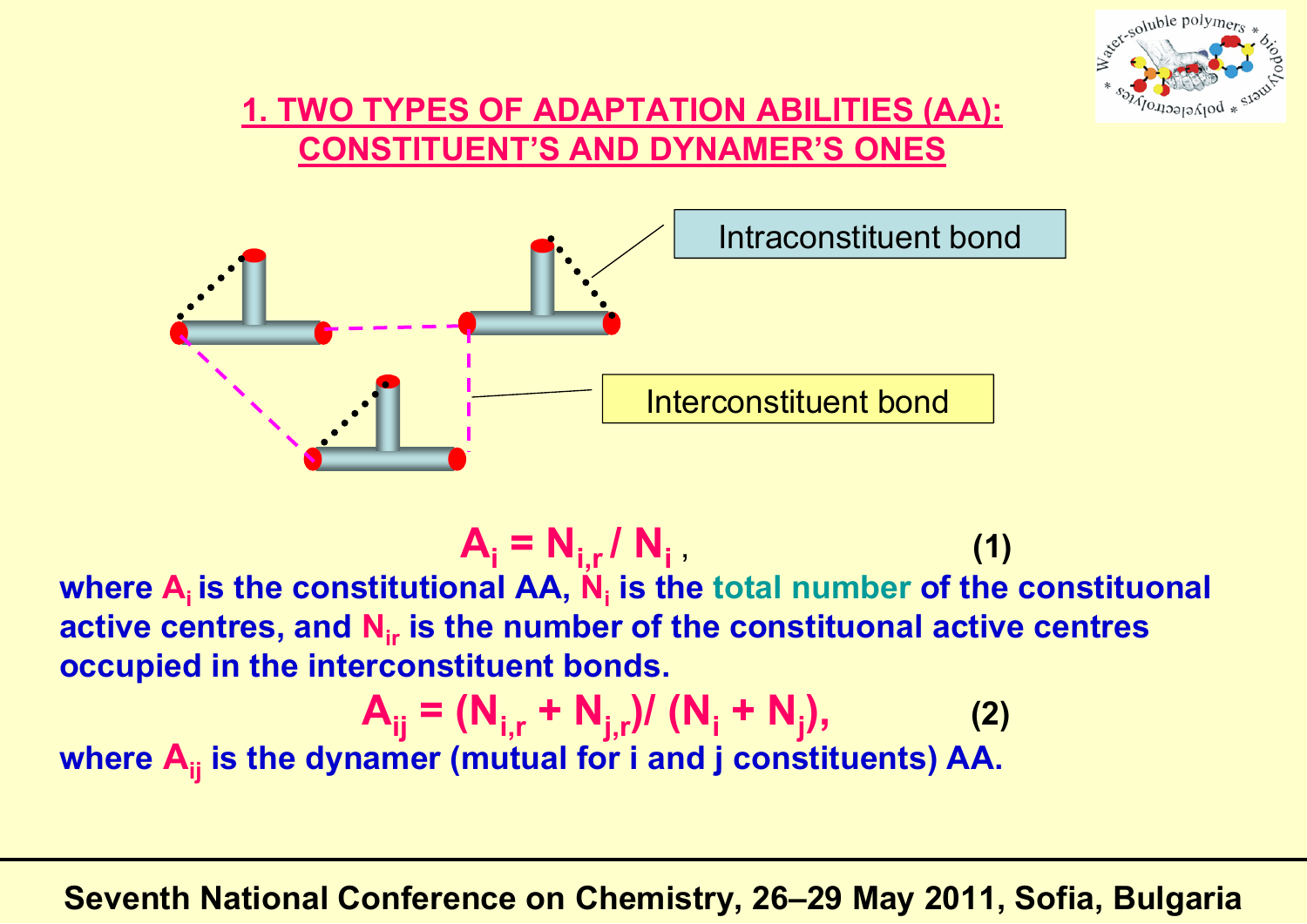

## **The relationship between the constituonal (Ai) and dynamer (Aik) AA is deduced:**

$$
A_{ik} = n_i A_i + N_k A_k, \qquad (3)
$$

## **where ni and n k are the number fractions of the i-st and k-st active centres**

$$
n_i = N_i / (N_i + N_k)
$$
 (4)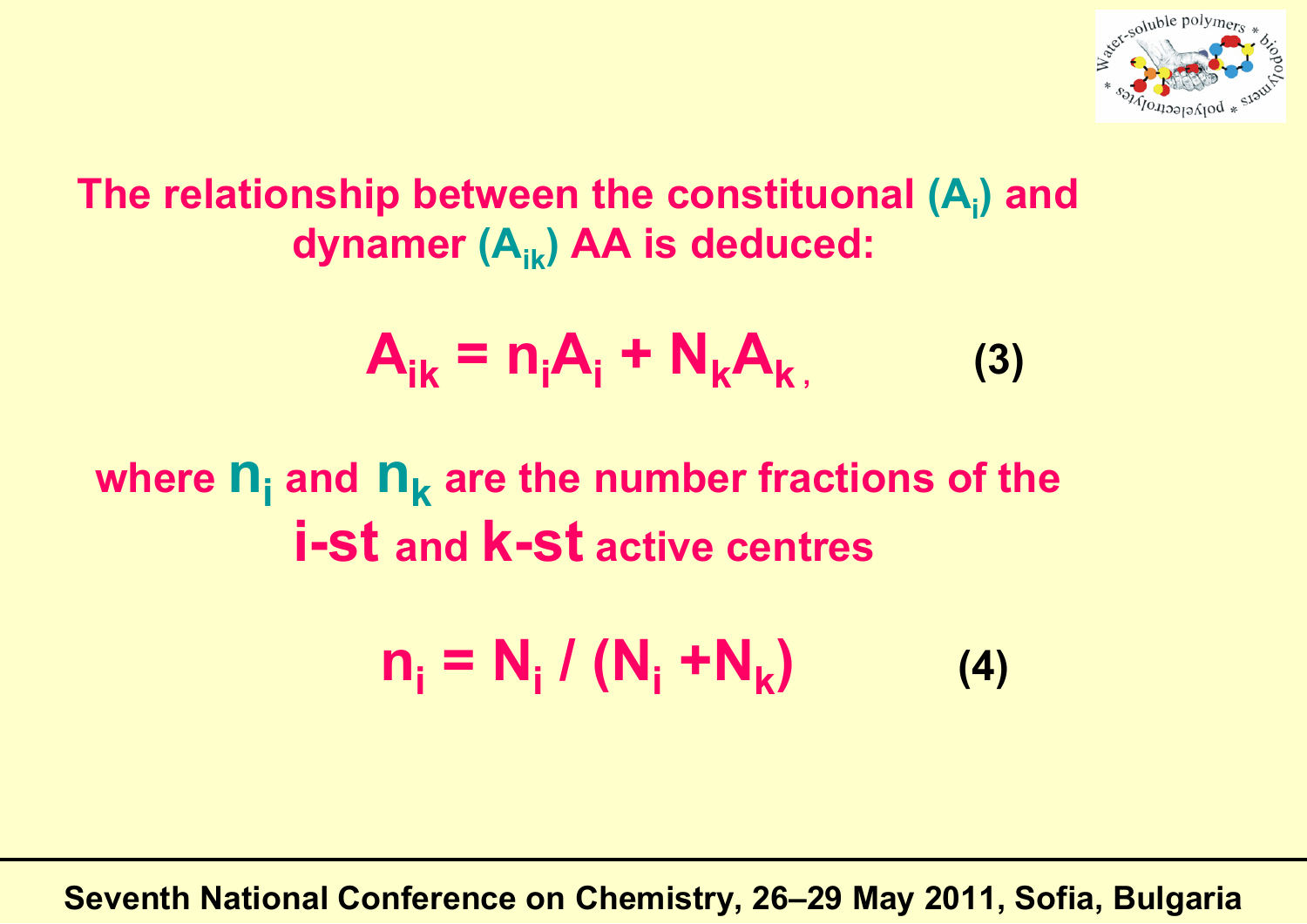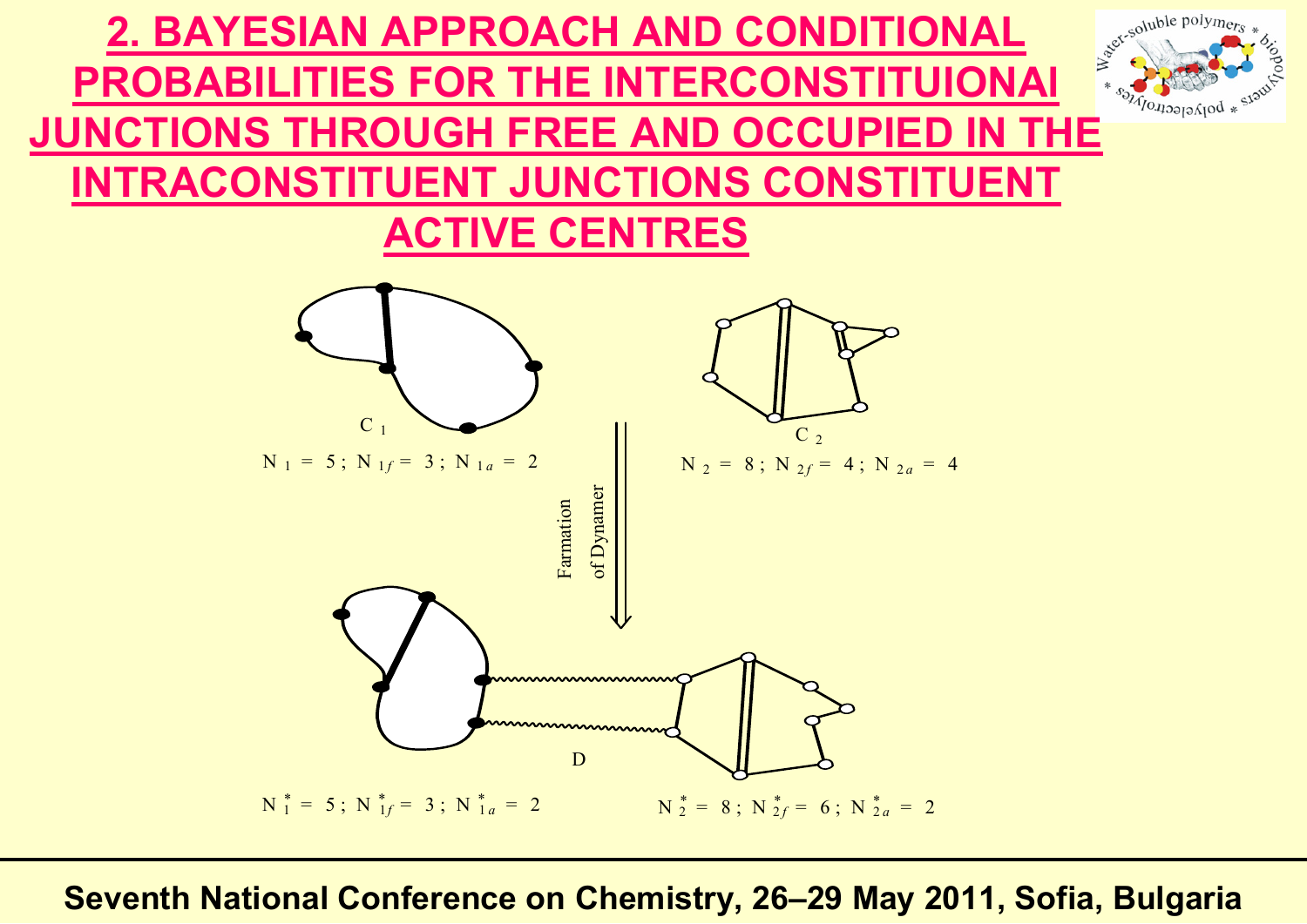

### **Denotations:**

**- P(1), P(2) etc. – the probabilities for the interbond formation with the active centres from 1-st, 2-nd etc. constituents.**

- **Pr(f/1) – the conditional probability for the interbond (r) formation using the free active centre of the constituent 1. Similarly, P<sub>r</sub>(f/2) could also be defined.**

 **Pr(a/1) and Pr(a/1) – the conditional probabilities for the interbond formation using the active centres of both constituents (1 and 2) occupied for the formation of the intraconstituent bonds.**

$$
P(1) = N_{1}/(N_{1} + N_{2})
$$
\n
$$
P(2) = N_{2}/(N_{1} + N_{2})
$$
\n
$$
P_{r}(f/1) = (N_{1,f} - N_{1,f}^{*})/N_{1}
$$
\n
$$
P_{r}(f/2) = (N_{2,f} - N_{2,f}^{*})/N_{2}
$$
\n
$$
P_{r}(a/1) = (N_{1,a} - N_{1,a}^{*})/N_{1}
$$
\n
$$
P_{r}(a/2) = (N_{2,a} - N_{2,a}^{*})/N_{2}
$$
\n(10)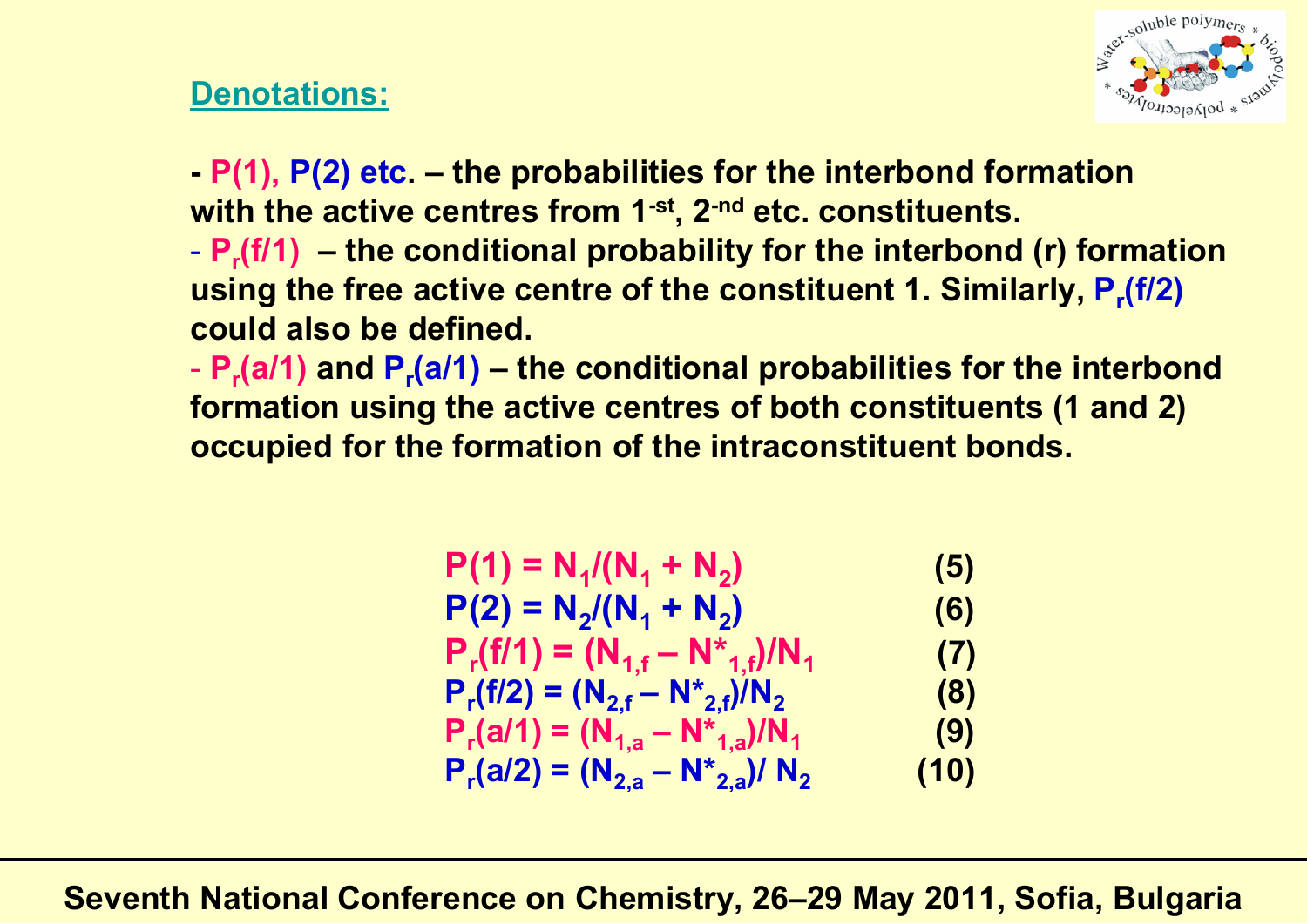

**According to the Bayesian theorem the relations of the probability for the interbond formation using free active centres of the constituents 1 and 2 were deduced:**

**Pr(1/f) = Pr(f/1)P(1) / (Pr(f/1)P(1) + Pr(f/2)P(2)**  $= (N1, f-N^*1, f) / (N1, f + N2, f) - (N^*1, f + N^*2, f)$  (11)

**Pr(2/f) = Pr(f/2)P(2) / (Pr(f/1)P(1) + Pr(f/2)P(2)** = **(N2,f-N\*2,f) / (N1,f + N2,f) – (N\*1,f + N\*2,f)) (12)**

**By the same way the similar relations were deduced for the probabilities for the interbond formation using the occupied in the intraconstituent bonds active centres ( Pr(1/a) and Pr (2/a)).**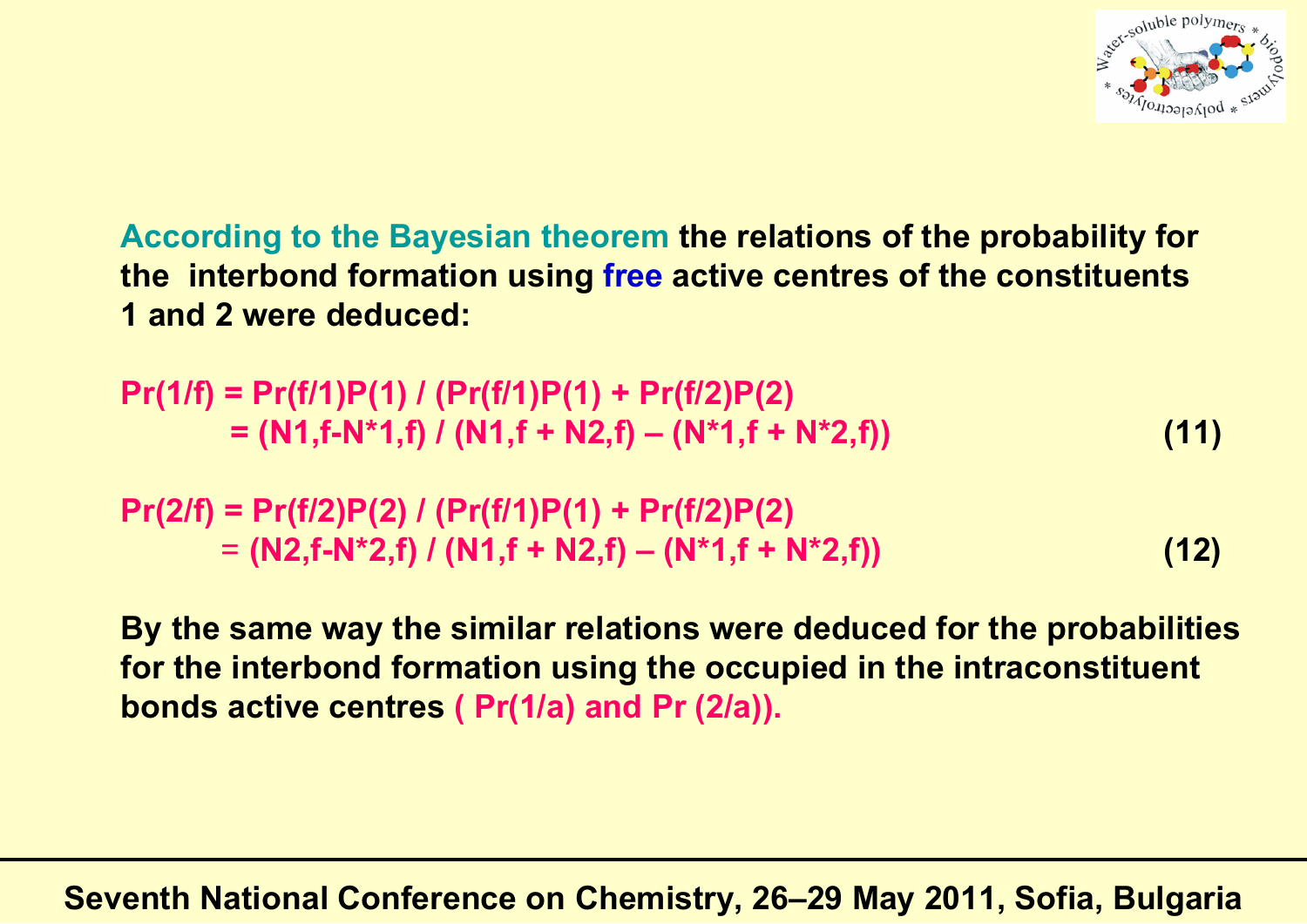

Relationships were also deduced between the adaptation abilities, mentioned above and these Bayesian probabilities:

**Pr(i/a) = A a <sup>i</sup>/ A a ij (13) Pr(i/f) = A f <sup>i</sup>/ A f ij (14)**

*ACKNOWLEDGEMENT: THIS WORK IS SUPPORTED BY* **NATIONAL SCIENCE FUND OF BULGARIA (CONTRACT No 02/43).**